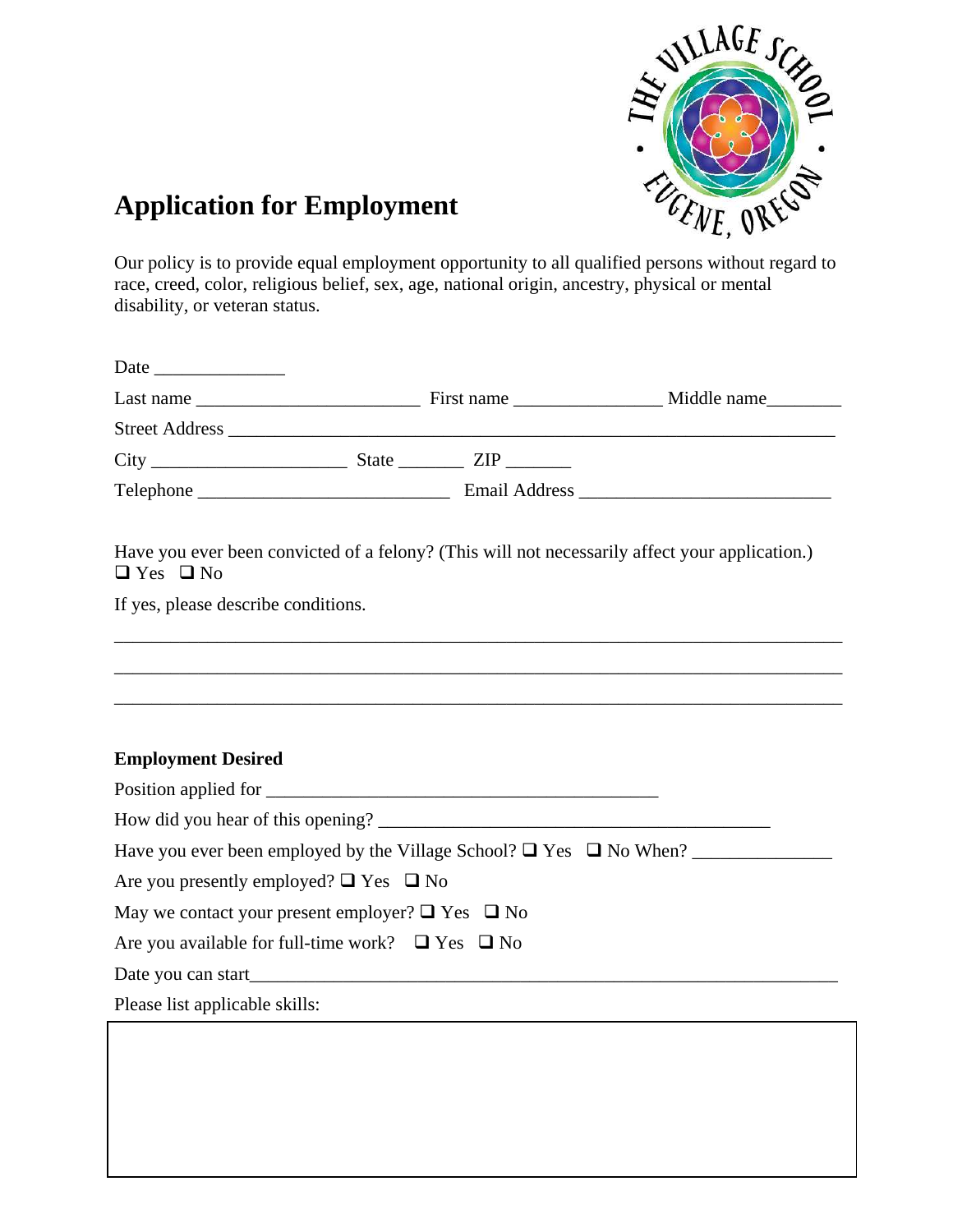## **Education**

| School Name and Location |  | Year Major | Degree |
|--------------------------|--|------------|--------|
|                          |  |            |        |
| College                  |  |            |        |
|                          |  |            |        |
|                          |  |            |        |
|                          |  |            |        |

In addition to your work history, are there are other skills, qualifications, or experience that we should consider?

Please list any licenses or certifications held. Are any of these currently subject to investigation?

| Are you planning to continue your studies? $\Box$ Yes $\Box$ No |  |
|-----------------------------------------------------------------|--|
| If yes, where and what courses of study?                        |  |

|                                                      | <b>Employment History</b> (Start with most recent employer) |  |
|------------------------------------------------------|-------------------------------------------------------------|--|
|                                                      | Company Name                                                |  |
|                                                      | $\Box$ Telephone $\Box$                                     |  |
|                                                      |                                                             |  |
|                                                      |                                                             |  |
|                                                      |                                                             |  |
| May we contact? $\Box$ Yes $\Box$ No Responsibilies: |                                                             |  |
|                                                      |                                                             |  |
|                                                      |                                                             |  |
|                                                      |                                                             |  |
|                                                      |                                                             |  |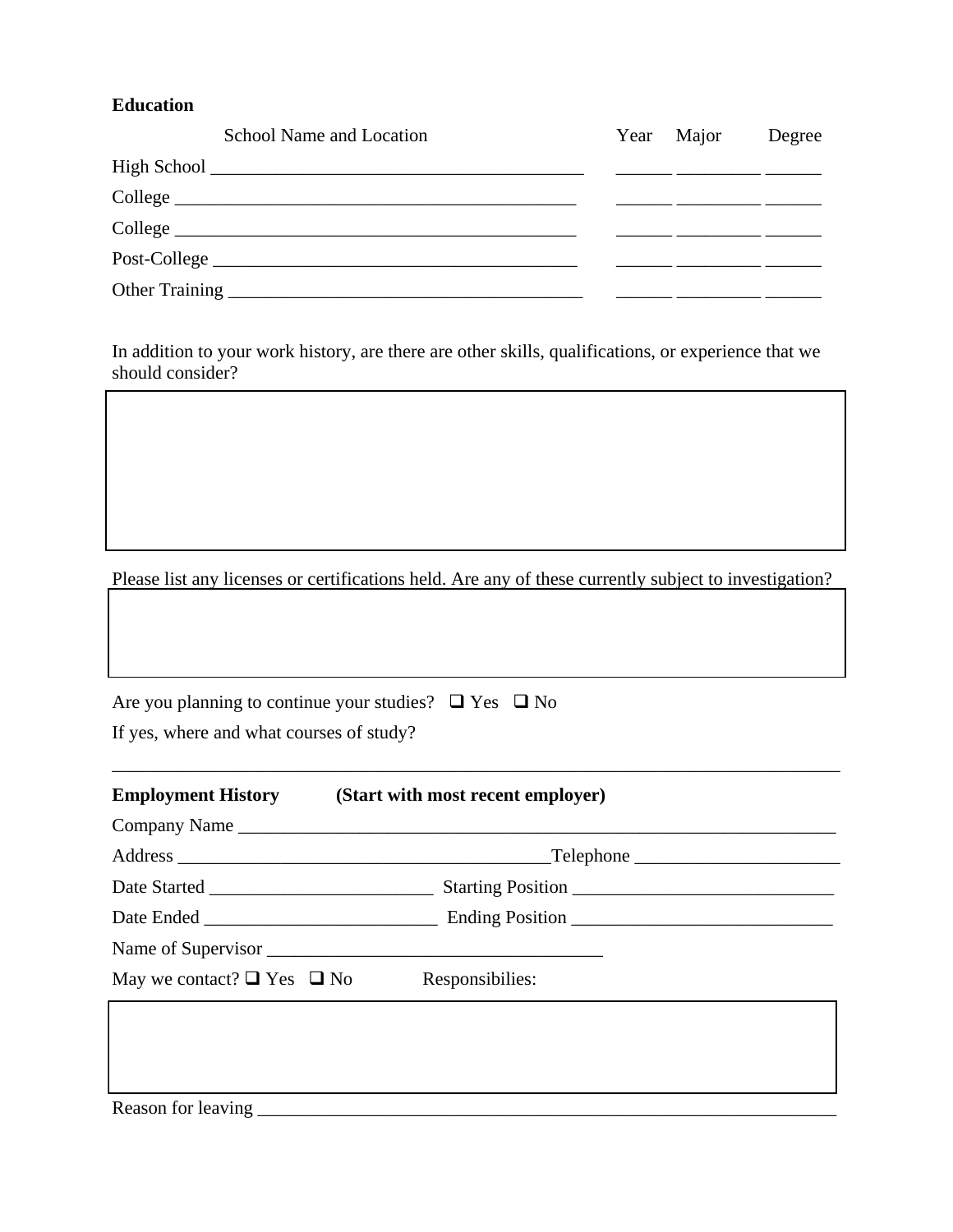| Company Name                         |                   |  |
|--------------------------------------|-------------------|--|
|                                      | Telephone         |  |
|                                      |                   |  |
|                                      |                   |  |
|                                      |                   |  |
| May we contact? $\Box$ Yes $\Box$ No | Responsibilities: |  |
|                                      |                   |  |
|                                      |                   |  |
|                                      |                   |  |
|                                      |                   |  |
|                                      |                   |  |
|                                      |                   |  |
|                                      |                   |  |
| Name of Supervisor                   |                   |  |
| May we contact? $\Box$ Yes $\Box$ No | Responsibilities: |  |
|                                      |                   |  |
|                                      |                   |  |
|                                      |                   |  |
| Company Name                         |                   |  |
|                                      |                   |  |
|                                      |                   |  |
|                                      |                   |  |
| Name of Supervisor                   |                   |  |
| May we contact? $\Box$ Yes $\Box$ No | Responsibilities: |  |
|                                      |                   |  |
|                                      |                   |  |
|                                      |                   |  |
|                                      |                   |  |

If you have additional employment relevant to your application, you may submit additional my cannot add the response to the page.